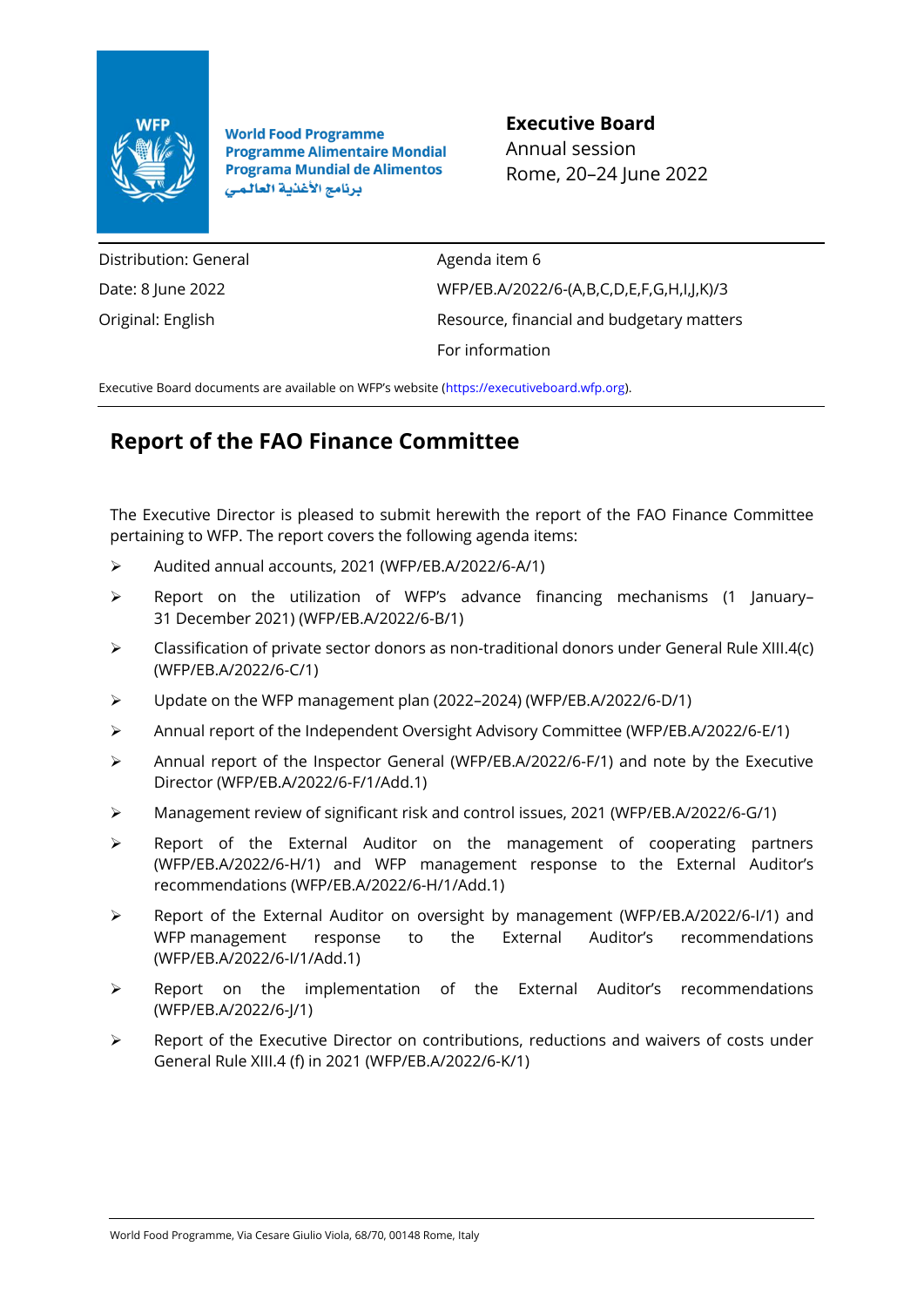

联 合 国<br>粮 食 及 **Food and Agriculture** 农业组织

Organization of the **United Nations** 

Organisation des Nations Unies pour l'alimentation et l'agriculture

Проловольственная и сельскохозяйственная организация Объелиненных Наший

Organización de las Naciones Unidas para la Alimentación y la Agricultura

änhin ستمت<br>ال*أ*غذية والزراعة للأمم المتحدة

# **COUNCIL**

## **Hundred and Seventy-first Session**

**Rome, 5-9 December 2022**

## **Report of the 192nd Session of the Finance Committee Rome, 1-3 June 2022**

#### **Executive summary**

At its 192nd Session, the Committee considered a number of financial, budgetary and oversight matters relating to the World Food Programme (WFP), prior to their consideration by the Annual Session of the WFP Executive Board in June 2022.

#### **Suggested action by the Council**

The Council is invited to note the views and recommendations of the Finance Committee in respect of matters considered by the Annual Session of the WFP Executive Board in June 2022.

*Queries on the substantive content of this document may be addressed to:*

David McSherry Secretary, Finance Committee Tel: +39 06570 53719 Email: DavidWilliam.McSherry@fao.org

*Documents can be consulted at [www.fao.org](http://www.fao.org/)*

NJ393/e

**E**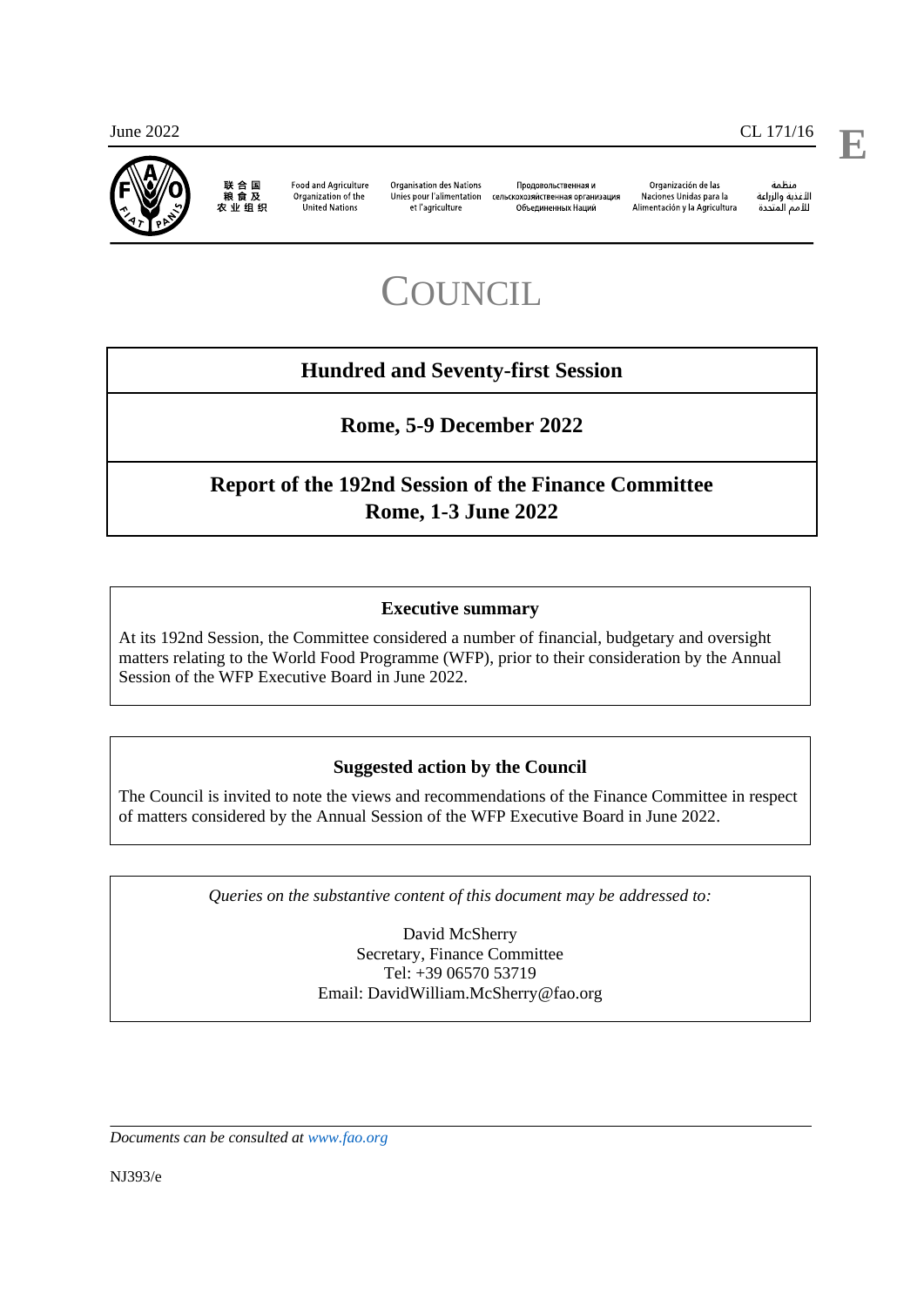## **Introduction**

- 1. The Committee submitted to the Council the following report of its Hundred and Ninety-second Session.
- 2. In addition to the Chairperson, Ms Imelda Smolčić Nijers (Uruguay), the following representatives of Members were present:
	- Mr Mina Rizk (Egypt)
	- Mr Kaba Urgessa Dinssa (Ethiopia)
	- Mr Kuraya Yoshihiro (Japan)
	- Mr Miguel Jorge García Winder (Mexico)
	- Mr Farid Moustapha M. Sanda (Niger)
	- Ms Bettina Carbone (Panama)
- Mr Vladimir V. Kuznetsov (Russian Federation)
- Mr Mohammed Ahmed M. Alghamdi (Saudi Arabia)
- Mr Petter Nilsson (Sweden)
- Ms Ratchanok Sangpenchan (Thailand)
- Ms Elizabeth Petrovski (United States of America)
- 3. The Chairperson informed the Committee that:
	- Mr Farid Moustapha M. Sanda (Niger) had been designated to replace Ms Tahirou Rahila Rabiou as the representative of Niger for this session;
	- Ms Bettina Carbone (Panama) had been designated to replace Mr Tomás Alberto Duncan Jurado as the representative of Panama for this session;
	- Mr Petter Nilsson (Sweden) had been designated to replace Ms Pernilla Ivarsson as the representative of Sweden for this session;
	- Ms Ratchanok Sangpenchan (Thailand) had been designated to replace Mr Thanawat Tiensin as the representative of Thailand for this session;
	- Ms Elizabeth Petrovski (United States of America) had been designated to replace Ms Jennifer Harhigh as the representative of the United States of America for this session.
- 4. A summary of the qualifications of the substitute representatives can be downloaded from the Governing and Statutory Body Web site at: [http://www.fao.org/unfao/govbodies/gsbhome/finance-committee/substitute](http://www.fao.org/unfao/govbodies/gsbhome/finance-committee/substitute-representatives/en/)[representatives/en/.](http://www.fao.org/unfao/govbodies/gsbhome/finance-committee/substitute-representatives/en/)
- 5. The 192nd Session of the Finance Committee was convened in a hybrid setting with some representatives of Members participating in person at FAO headquarters and others participating virtually on an exceptional basis due to the COVID-19 pandemic. The Finance Committee confirmed, pursuant to Rule VII of the rules of procedure of the Finance Committee, that it agreed to suspend the rules that may be incompatible with the hybrid session.
- 6. In addition, silent observers from the following Member Nations attended the 192nd Session of the Committee:
	- Algeria
	- Argentina
	- Bangladesh
	- Belgium
	- Brazil
	- Burkina Faso
	- Colombia
	- Congo
	- Cuba
- Democratic Republic of the Congo
- Dominican Republic
- Germany
- Ghana
- Italy
- Mauritania
- Morocco
- Senegal
- Syrian Arab Republic
- Türkiye
- United Kingdom of Great Britain and Northern Ireland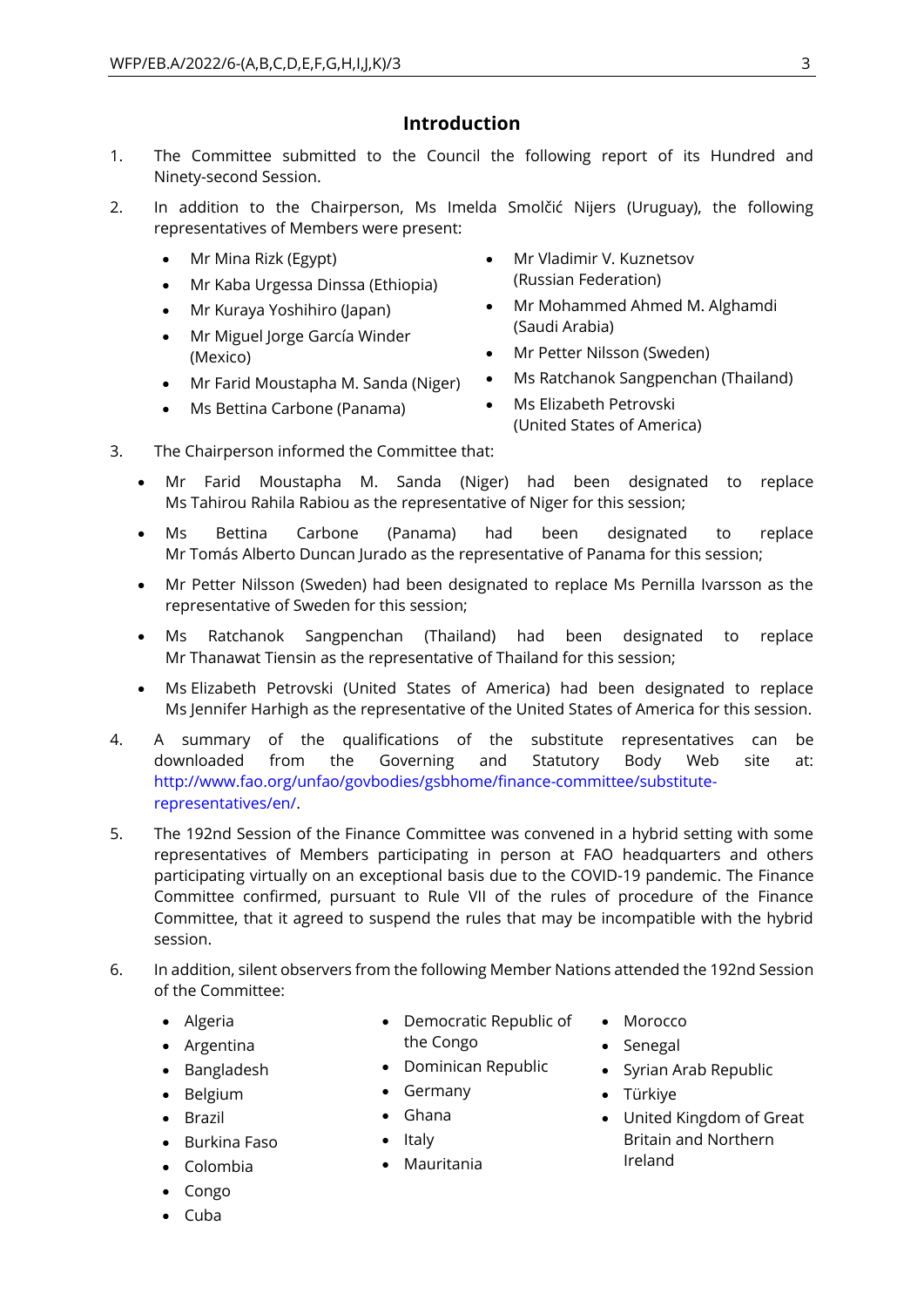### **World Food Programme Matters**

#### **Audited annual accounts, 2021**

- 7. The Committee reviewed WFP's *Audited annual accounts, 2021*.
- 8. The Committee was informed that, in 2021, WFP's revenue of USD 9.8 billion and recognized expenses of USD 8.9 billion grew by 10 percent, resulting in a surplus of USD 0.9 billion. WFP's net assets at the end of 2021 stood at USD 7.9 billion. The final needs-based budget amounted to USD 14.4 billion, representing a 20 percent increase compared to the original budget.
- 9. The Committee expressed appreciation for the Audited Annual Accounts and unqualified audit opinion, as well as WFP's strong financial position and performance. The Committee sought clarifications on the internal controls and fraud risks, WFP's corporate digital beneficiary information and transfer management platform (SCOPE) implementation coverage, employee benefits funding, and increases in supply chain costs. The Committee was informed that WFP was implementing key actions to improve internal controls and reduce fraud risks, and that SCOPE was a key part of the ecosystem that supported business' beneficiary management needs. Management informed the Committee that details on the SCOPE ecosystem would be provided to the WFP Executive Board by the Programme and Policy Development Department in due course. Moreover, the Committee was informed that WFP's operations would be significantly impacted by price increases despite efforts such as inventory pre-positioning through Global Commodity Management Facility (GCMF), cooperation with private sector, and other efficiency measures.
- 10. The Committee was provided information on Management's plans to implement audit recommendations and underlined the importance of implementing prioritized recommendations in contributions management. The Committee was informed of the broader efforts underway to address management of contribution agreements. While expressing concern at the incorrect application of the Indirect Support Cost (ISC) rate in three grants, the Committee welcomed the immediate actions taken by WFP to strengthen its decision-making processes, and underscored the need for approval of all ISC waivers by the Chief Financial Officer and overall improvement in the management and application of WFP's internal controls. The Committee noted that all recommendations would be implemented in one year.

#### 11. **The Committee:**

- **a) examined WFP's 2021 Audited Financial Statements together with the Audit Opinion and the Report of the External Auditor;**
- **b) noted that the External Auditor had completed the audit in accordance with the International Standards on Auditing, and had provided an unqualified audit opinion;**
- **c) welcomed the recommendations presented in the Report of the External Auditor and encouraged WFP Management to take action to address these recommendations within the timelines set out in the report;**
- **d) expressed its appreciation for the work of the outgoing external auditor, the Cour des Comptes of France; and**
- **e) recommended that the WFP Executive Board approves the 2021 Annual Financial Statements of WFP, together with the Report of the External Auditor.**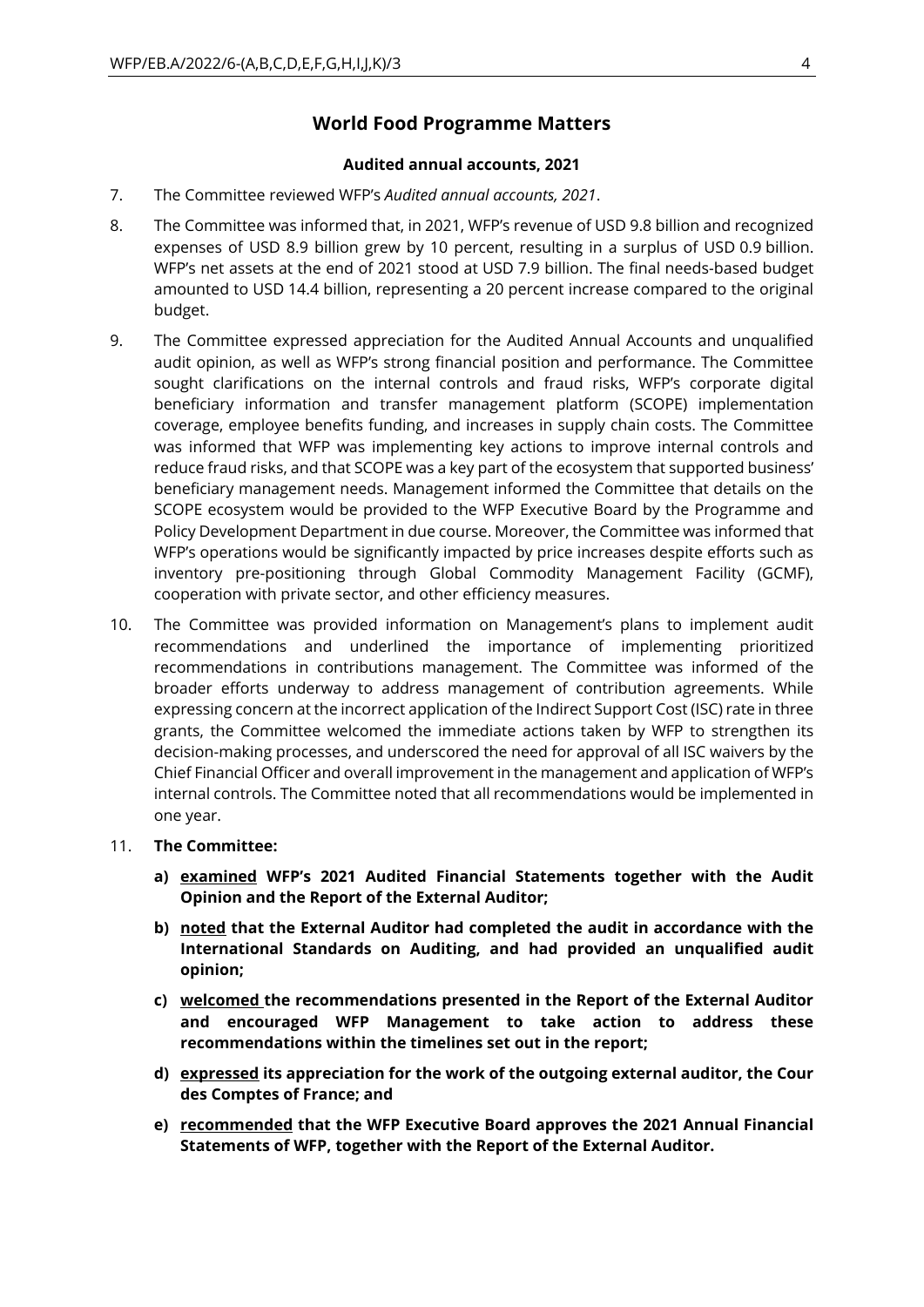#### **Report on the utilization of WFP's advance financing mechanisms**

- 12. The Committee reviewed the *Report on the utilization of WFP's advance financing mechanisms (1 January–31 December 2021)*.
- 13. The Committee supported WFP's use of advance financing mechanisms as an important means to increase flexibility, responsiveness, and efficiency of WFP's operations. It commended WFP's use of these innovative financing mechanisms and risk management associated with them.
- 14. The Committee endorsed WFP's growing use of the GCMF to support local and regional purchases as well as purchases from small-holder farmers.
- 15. The Committee noted that the effective use of advance financing mechanisms required flexibility in certain donor conditions and encouraged WFP to engage with donors to increase the flexibility of their funding.
- 16. The Committee was informed that while there was no immediate risk of the proposed ceilings being reached, food and transportation costs and commodity volumes as well as WFP's funding forecasts could surge quickly and raise the prospect of increasing the ceiling. WFP was therefore looking into a more dynamic method to adjust the ceilings of its advance financing mechanisms and the safety nets required to support them.
- 17. **The Committee:** 
	- **a) welcomed the** *Report on the utilization of WFP's advance financing mechanisms (1 January - 31 December 2021)***;**
	- **b) noted with satisfaction the comprehensive presentation of information on the use of WFP's advance financing mechanisms during 2021;**
	- **c) recommended that the WFP Executive Board approves: maintenance of the Immediate Response Account (IRA) target at USD 200 million for 2022; the proposed increase to the internal project lending ceiling from USD 760 million to USD 950 million; and the proposed increase to the GCMF from USD 800 million to USD 950 million; and**
	- **d) encouraged further efforts to engage with donors on the benefits of providing flexible and predictable funding to effectively use WFP's advance financing mechanisms.**

#### **Classification of private sector donors as non-traditional donors under General Rule XIII.4 (c)**

- 18. The Committee reviewed the document *Classification of private sector donors as non-traditional donors under General Rule XIII.4 (c)*.
- 19. The Committee congratulated WFP on the continued success of its private sector partnerships and fundraising strategy.
- 20. The Committee was informed that private sector partnerships worth approximately USD 20 million plus in-kind support to Ukraine were compromised due to a lack of proper classification. The Committee was informed that cash contributions were enthusiastically offered by the private sector for Ukraine.
- 21. The Committee appreciated the proposal's contribution towards donor expansion with its safeguards against monetization and recourse to the WFP Fund. It was informed of the measures in place to secure the cash component, and in line with the principle of full cost recovery, the indirect support cost rate of 6.5 percent would be applied to the cash contribution on the entire grant to complement in kind contributions. In most cases, cash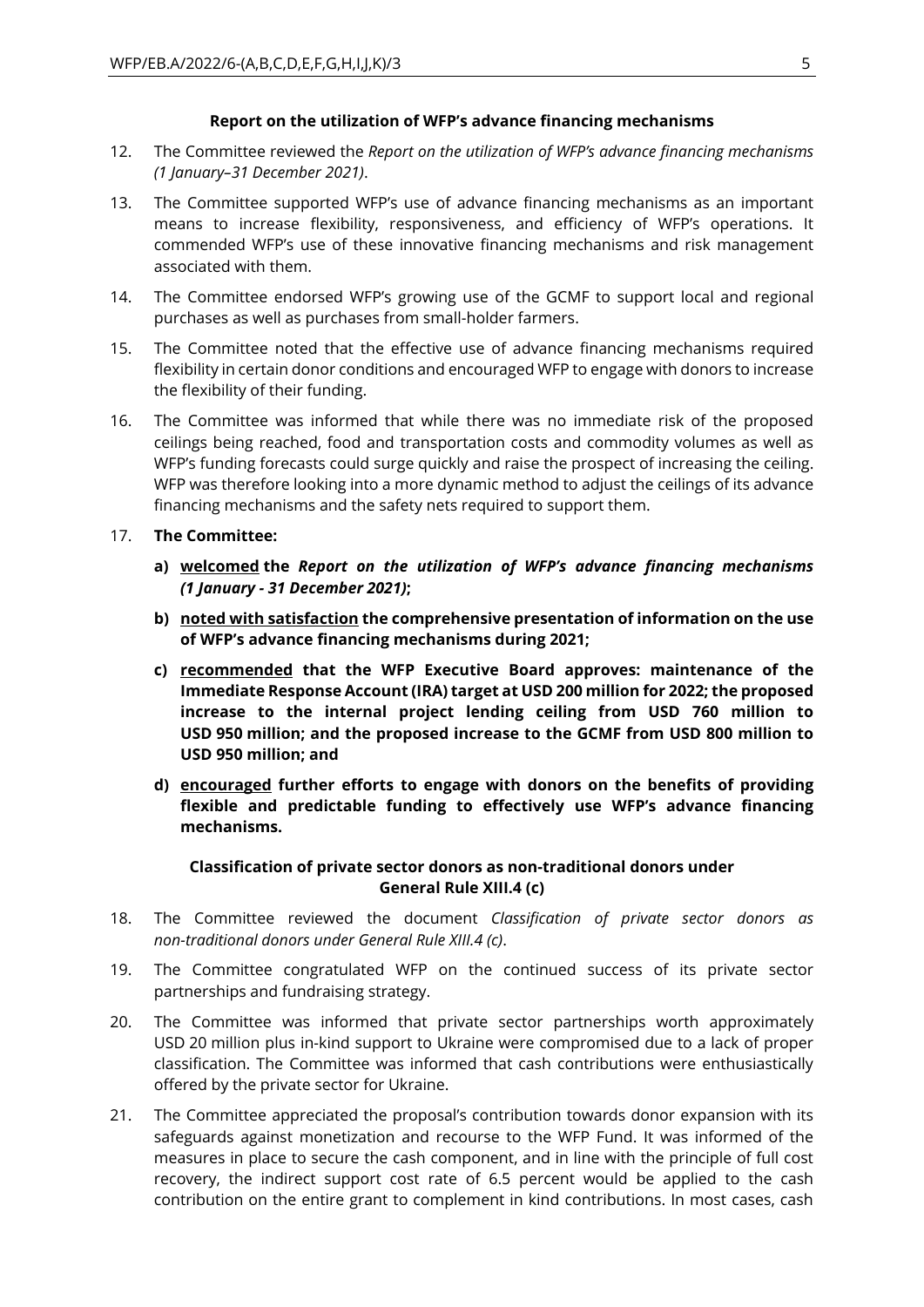would be available from the twinned contribution before funds are disbursed by WFP, with no credit risk to the organization.

#### 22. **The Committee:**

- **a) recommended that the WFP Executive Board approves the proposal to classify private sector donors as non-traditional donors for the purposes of application of WFP General Rule XIII.4 (c), except that no resort to the WFP Fund nor to monetization shall be made;**
- **b) noted that such an arrangement would fulfil the principle of full cost recovery by allowing for the full operational and support costs of private sector contributions to be covered through contributions by another donor or donors.**

#### **Update on the WFP management plan (2022-2024)**

- 23. The Committee reviewed the *Update on the WFP management plan (2022-2024)*. It was informed that the contribution forecast for 2022 continued to be under review by Management and was now expected to exceed the stated forecast of USD 9.5 billion in 2022 and 2023.
- 24. The Committee requested further information on developments in the share of flexible funding in the updated contribution forecast.
- 25. The Committee welcomed and supported most of the draft decisions outlined in the document to be approved by the WFP Executive Board.
- 26. The Committee considered the proposed allocation of USD 55 million to establish a changing lives transformation fund.
- 27. The Committee raised questions on: how the size of the proposed changing lives transformation fund was determined and how many countries would benefit; the criteria for country selection and allocation mechanism; clearer articulation of why WFP was best placed to engage in the proposed work; collaboration with other agencies; timing of a changing lives transformation fund at a time of unprecedented humanitarian need; evidence of impact of previous related investments; alignment to country strategic plans' theory of change; how progress and impact would be measured; and sustainability of the fund.

#### 28. **The Committee:**

- **a) noted that document WFP/EB.A/2022/6-D/1 provided the first update on the WFP's Management Plan for 2022-2024 that had been approved by the WFP Executive Board at its 2021 second regular session;**
- **b) noted that the 2022 needs-based plan as of 31 March 2022 of USD 17.1 billion represented an increase of USD 4.2 billion compared with the projected operational requirements for 2022 in the original WFP Management Plan (2022-2024);**
- **c) noted the contribution forecast for 2022 of USD 9.5 billion, in the document, which represented an increase from the USD 8.4 billion reported in the original WFP Management Plan (2022-2024) and that the Executive Director was considering releasing additional funding for programme support and administrative costs of up to 2 percent of the increase in the contribution forecast;**
- **d) supported the proposed revisions of the application of the 4 percent ISC rate to specific cases and recommended that WFP requests the Joint Inspection Unit (JIU) to perform a review of the application of ISC rates by United Nations Agencies to contributions from international financial institutions (IFIs);**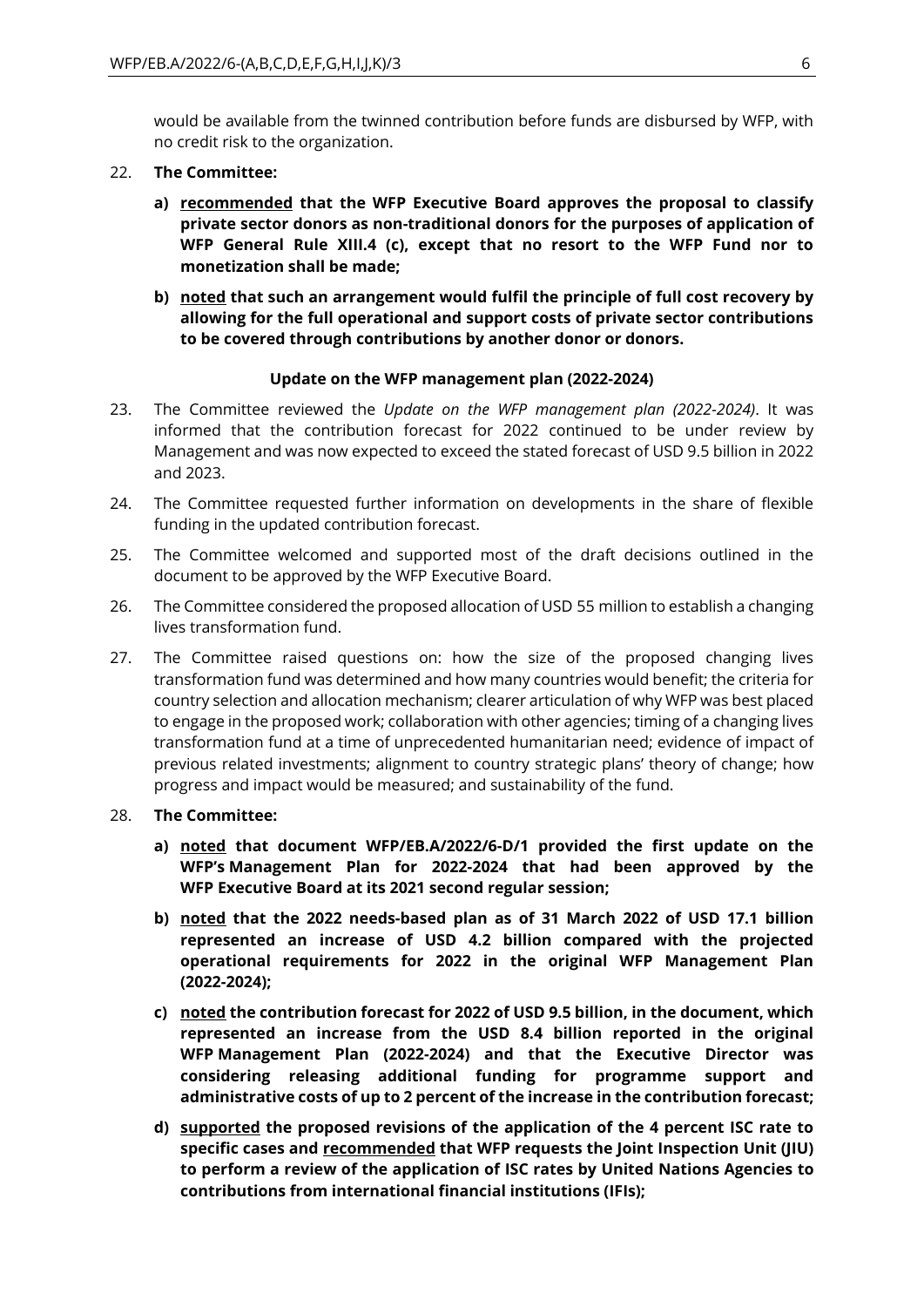- **e) supported the proposed allocation of USD 23.4 million from the programme support and administrative equalization account to cover: i) USD 8 million for costs related to the joint United Nations COVID-19 response framework; and ii) USD 15.4 million for a new critical corporate initiative aimed at aligning planning and reporting tools and platforms with the strategic plan and corporate results framework for 2022-2025;**
- **f) supported the proposed transfers from the unearmarked portion of the General Fund of: i) USD 100 million to strengthen the IRA; and ii) USD 30 million to replenish the Emerging Donor Matching Fund;**
- **g) requested Management to provide further information on the proposed transfer of USD 55 million to establish a changing lives transformation fund prior to its consideration by the Annual Session of the WFP Executive Board; and**
- **h) appreciated the updates provided on the bottom up strategic budgeting exercise (BUSBE) and requested that WFP provide information on corporate priorities that would guide programme support and administrative resource allocation in 2023 to be presented in the WFP management plan (2023-2025) as well as priorities guiding budget allocations under the BUSBE overall.**

#### **Annual report of the Independent Oversight Advisory Committee**

- 29. The Committee reviewed the *Annual report of the Independent Oversight Advisory Committee*  (IOAC) for the period 1 April 2021 to 31 March 2022.
- 30. The Committee noted that the root causes of fraud identified at WFP were often related to a weak first line of defense, which arose from not embedding controls sufficiently, inexperienced staff, resource constraints, and limited oversight. The Committee was informed that resources available for investigations had been increased recently and that outsourcing of some functions was completed; the number of reported fraud cases had grown significantly over time, principally as a result of increased training, awareness, and availability of reporting channels. The Committee noted that, while things were moving in the right direction, further efforts were needed to reinforce the internal control system currently in place and further embed controls within WFP's daily operations, particularly in the key areas of supply chain, cooperating partners, beneficiary management, and cash-based transfers. The Committee noted that it would receive further information on the timeline for implementing recommendations from the external assessment of the enterprise risk management function.

#### 31. **The Committee:**

- **a) acknowledged the important role of the Independent Oversight Advisory Committee (IOAC) and encouraged the IOAC in its ongoing work;**
- **b) appreciated the guidance provided by the IOAC in the areas under its mandate, in particular on: enterprise risk management and internal controls; internal audit and investigations; the independent evaluation office; people policy and strategic workforce planning; and ethics activities and ethics culture; and**
- **c) recommended the WFP Executive Board to take note of the** *Annual report of the Independent Oversight Advisory Committee***.**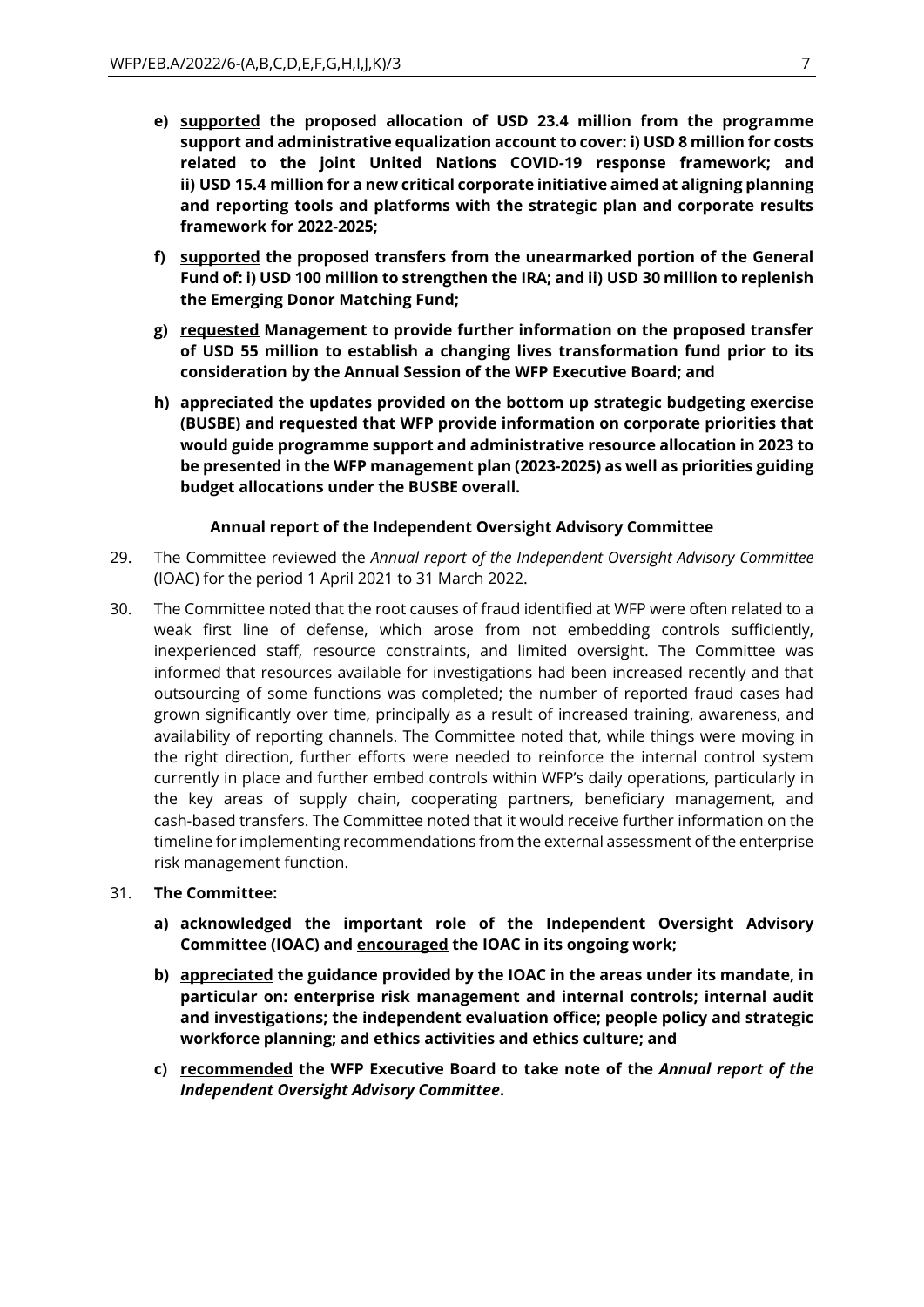#### **Annual report of the Inspector General and Note by the Executive Director**

- 32. The Committee reviewed the *Annual report of the Inspector General* and the *Note by the Executive Director on the annual report of the Inspector General*.
- 33. The Committee welcomed the favourable opinion issued by the Office of the Inspector General (OIG) and the conclusion that no material weaknesses were identified. It appreciated the new approach to Country Office audits, focusing on five main risk-prone areas: i) beneficiary management, ii) cash-based transfers, iii) supply chain (comprising procurement, logistics, commodity management), iv) monitoring, and v) finance. The Committee raised concerns over the recurrence of findings in cash-based transfers, beneficiary management, cooperating partner management and programme monitoring. WFP Management noted the concerns and emphasized its continued efforts to address the findings in the report and ensure action was taken throughout the organization.
- 34. The Committee also noted the continued increase in complaints and the investigation caseload. It heard that the current caseload per investigator was unsustainable, and that building more investigator capacity to mitigate the associated risks was needed. The Committee urged Management to ensure that the OIG continued to receive additional funding while also strengthening preventative measures, including addressing areas of weakness in the first line of defense.
- 35. **The Committee:** 
	- **a) considered the** *Annual report of the Inspector General* **together with the** *Note by the Executive Director on the annual report of the Inspector General***;**
	- **b) noted the assurance opinion issued by the Inspector General that the oversight work performed did not disclose any significant weaknesses in the governance, risk management and control processes in place across WFP that would seriously compromise the achievement of WFP's strategic and operational objectives; and**
	- **c) advised the WFP Executive Board to take note of the** *Annual report of the Inspector General* **and to encourage Management to take advantage of the opportunities for further improvement in the areas highlighted in the report.**

#### **Management review of significant risk and control issues, 2021**

- 36. The Committee reviewed the *Management review of significant risk and control issues, 2021*.
- 37. The Committee noted that the Executive Director's Assurance Exercise resulted in timely engagement from WFP's 130 senior managers and was provided with quotes to provide insights received, especially from the field. The Committee was informed that the four key control areas from 2019 still required continued attention, despite progress in all areas; and was also apprised of material events escalated to Management during the period.
- 38. The Committee welcomed the Management Review and expressed appreciation for the work involved in preparing the report, and noted that the process helped with planning and prioritizing efforts to address weaknesses and in strengthening the culture of risk management. The Committee received clarifications on key technical matters, including: the competitiveness of WFP's employment offer; upskilling for the changing lives agenda; gender parity and the promotion of women staff; funding of long-term liabilities related to staff; the Service Contract conversion exercise; breaking the culture of silence regarding reporting of harassment, sexual harassment, abuse of authority and discrimination and training to prevent abusive conduct; protection against retaliation; lessons learned from material incidents; the important contributions of the offices of the Ombudsman and Ethics to improving WFP's workplace culture; the linkage between Partner Connect and the Logistics Execution Support System (LESS); non-standard beneficiary management solutions; and the specificity of goals to track progress.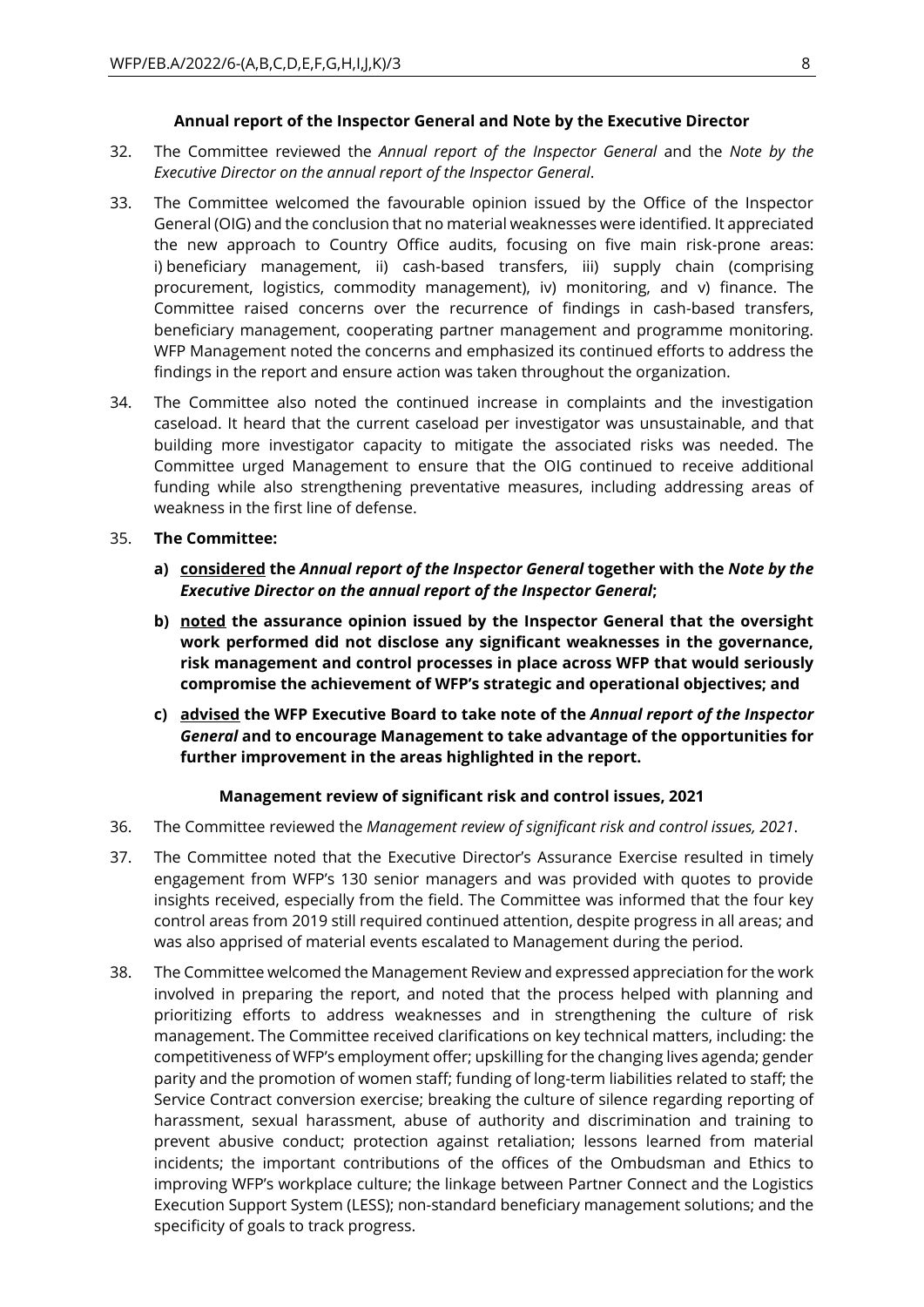- 39. **The Committee:** 
	- **a) welcomed the document which provided further description and analysis of four risk and control matters identified as significant in the 2020 Statement of Internal Control and prioritized for further action along with progress achieved in 2021, namely: (i) Workplace culture and conduct; (ii) Talent management and workforce planning; (iii) Non-governmental organization management; and (iv) Beneficiary management and information technology solutions;**
	- **b) encouraged WFP Management to continue to take actions to mitigate these risks to ensure the most efficient and effective use of WFP's resources and the safeguarding of its assets; and**
	- **c) recommended the WFP Executive Board to take note of the** *Management review of significant risk and control issues, 2021***.**

#### **Report of the External Auditor on the management of cooperating partners**

- 40. The Committee reviewed the *Report of the External Auditor on the management of cooperating partners* and the Management response to the recommendations.
- 41. The Committee welcomed WFP's ongoing initiatives on streamlining the cooperating partnership (CP) management mechanisms and highlighted the need for WFP to address the issues related to WFP's management of cooperating partners identified in the report.
- 42. The Committee was informed of the NGO Partnership Unit's digital roadmap and supported the digitalization of CP management processes and the consequent improvement in CP data quality as a core mechanism for addressing multiple recommendations. The Committee noted the information provided on WFP's CP data management platforms:
	- a) DOTS an integrated data layer to connect WFP's different corporate data processing systems;
	- b) United Nations Partner Portal (UNPP) an interagency platform to facilitate NGO due diligence and partner selection; and
	- c) Partner Connect a reporting interface for directly engaging CPs in programme data entry.
- 43. The Committee underlined the need for capacity strengthening for both NGO partners and WFP Country Office staff in using the new digital tools. The Committee also encouraged WFP Management to continue strengthening the NGO Partnership Unit's function at headquarters level and to improve cooperation with UN partners regarding CP selection.
- 44. **The Committee:** 
	- **a) expressed its appreciation for the** *Report of the External Auditor on the management of cooperating partners* **and welcomed the recommendations presented in the report;**
	- **b) noted the Management response to the recommendations, including clarifications on those which had been partially agreed; and**
	- **c) encouraged WFP Management to implement the recommendations, including through ensuring appropriate resource allocation for strengthening CP management.**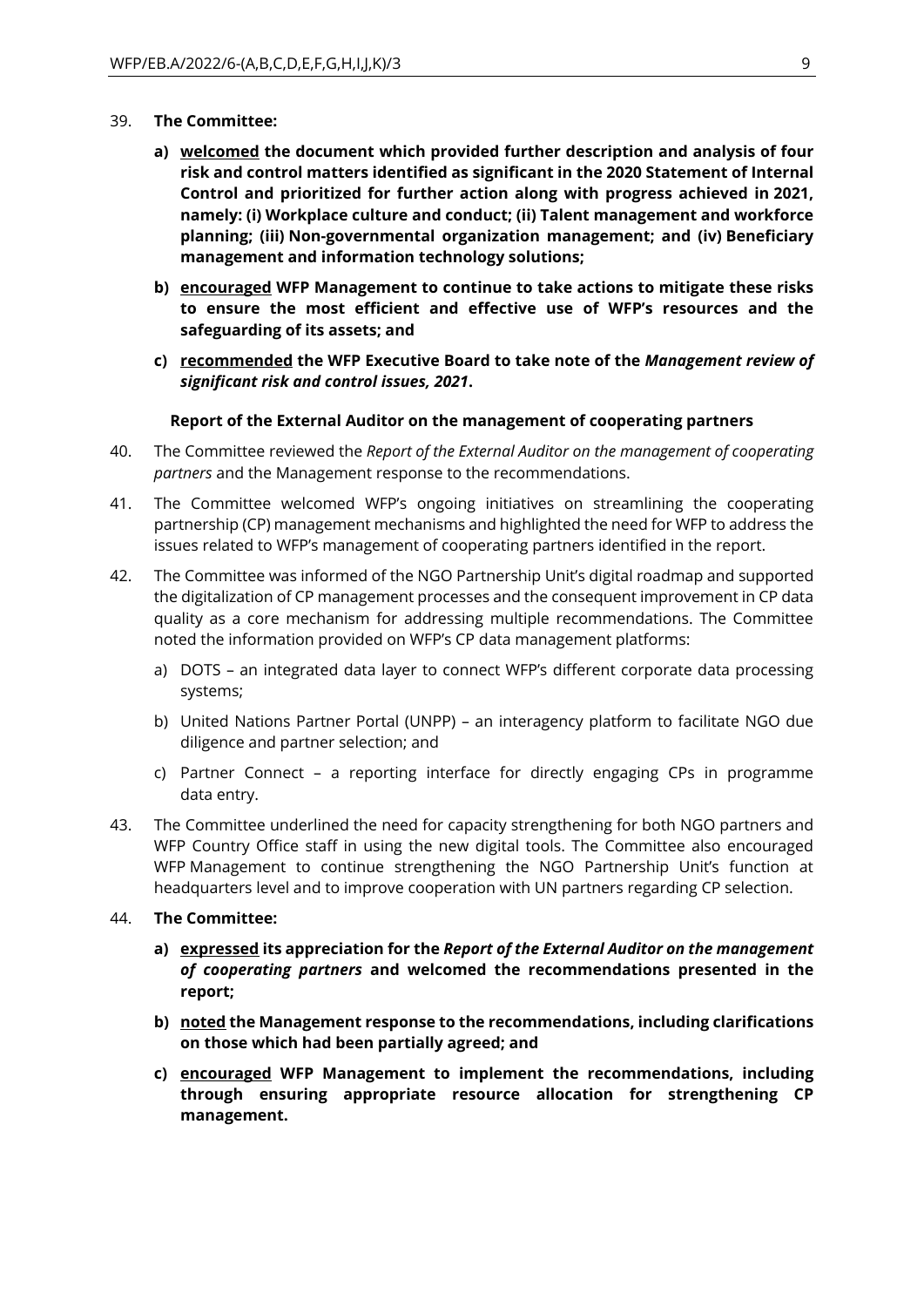#### **Report of the External Auditor on oversight by management**

- 45. The Committee reviewed the *Report of the External Auditor on oversight by management* and the Management response to the recommendations.
- 46. The Committee noted the implementation timeframes, ranging from 2022 to early 2024, and received clarification on the longer timeframe for updating the oversight framework due to the extensive consultations required with various stakeholders including the WFP Executive Board.
- 47. The Committee recognized the vital role risk management played in building stakeholder confidence and maximizing resources. It acknowledged concerns expressed by field offices that increasing risk management requirements affected operational performance. To optimize oversight functions, it encouraged Management to address the high priority recommendations as quickly as possible. The Committee received clarifications on the:
	- a) valuable contribution of the Executive Director's Assurance Exercise, which formulated the Statement on Internal Control, to strengthen the culture of risk management;
	- b) enhancement of regional bureau monitoring and oversight, including improved coordination with headquarters through a handbook expected to be formalized in an Executive Director's circular by end-2022;
	- c) positioning, grading and structure of the Enterprise Risk Management Division in light of the related findings of the Office of Internal Audit's independent review that will be addressed in the Management Plan 2023-2025, and assessment of enterprise risk management maturity conducted by Baldwin Global; and
	- d) continuous investment in the risk and compliance advisor network and tools such as the R2 risk and recommendation tracking tool to better manage risks and controls.
- 48. **The Committee:** 
	- **a) expressed its appreciation for the** *Report of the External Auditor on oversight by management* **and welcomed the recommendations presented in the report;**
	- **b) noted Management's agreement with the recommendations and its planned actions for their implementation; and**
	- **c) encouraged WFP Management to implement the recommendations within the timeline set by Management with due consideration to the assigned prioritization of the External Auditor.**

#### **Report on the implementation of the External Auditor's recommendations**

- 49. The Committee reviewed the *Report on the implementation of the External Auditor's recommendations*.
- 50. The Committee was informed that 39 out of 54 recommendations outstanding since the June 2021 WFP Executive Board session were closed, with a 72 percent implementation rate, the highest since 2006; and 19 recommendations remained outstanding, including four new recommendations from the 2021 audited annual accounts.
- 51. The Committee welcomed the report and the progress made to implement the External Auditor's recommendations, noting that Management would respond to any remaining questions bilaterally with Members of the Finance Committee.